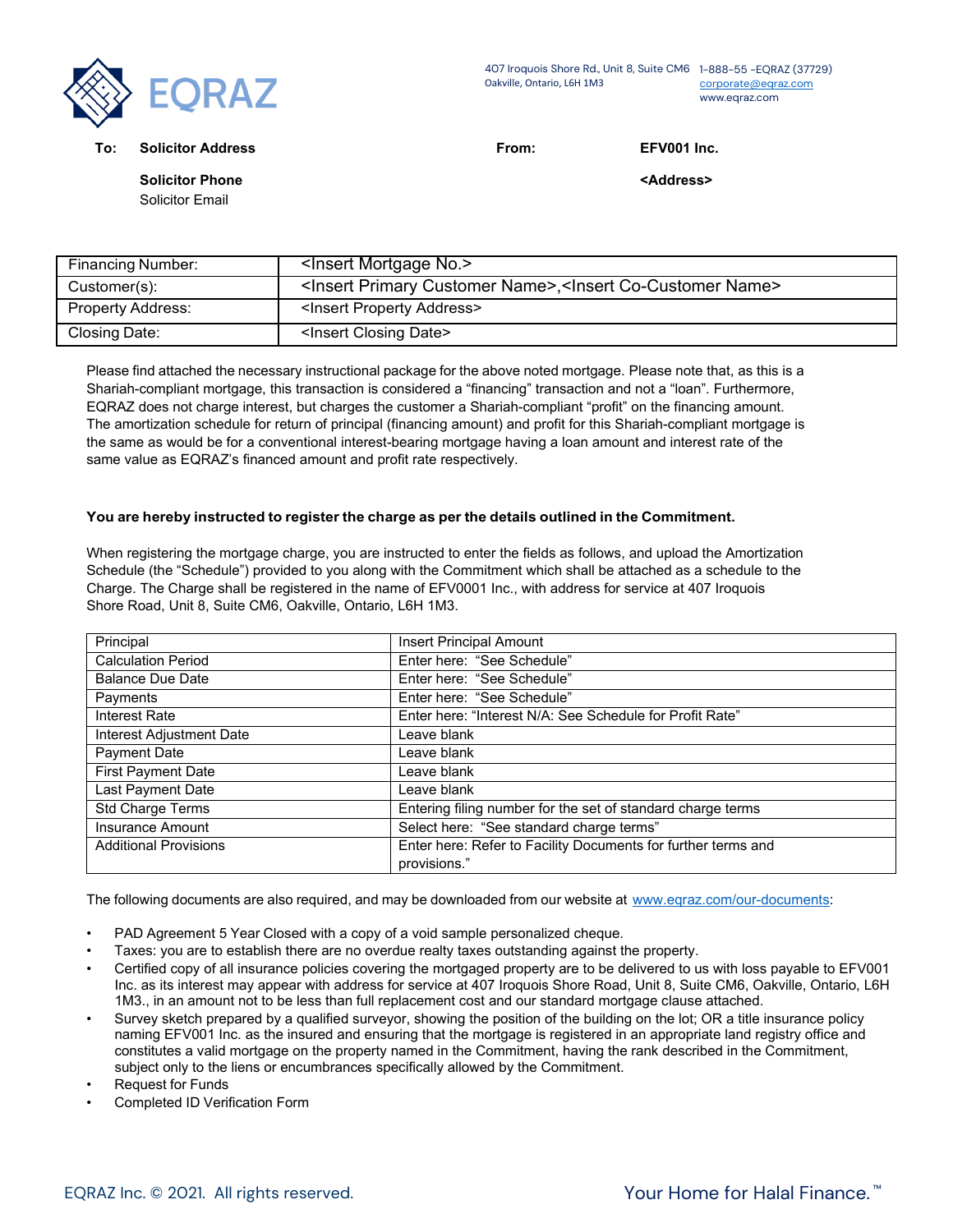

• Final Report on Title: provide your legal title opinion that the mortgage has been duly executed and delivered and registered wherever required by law and that EFV001 Inc. has a valid and legally binding mortgage as per the rank described in the Commitment and your report as to prior encumbrances and executions and that the title has been searched and confirm that Customer has a good and marketable title to the mortgaged property.

**If any additional documentation is required prior to funding, we will so advise you. Please note that all required documentation as outlined on the commitment and in the instructions to solicitor must be received two business days prior to the closing date. Funds will not be released until all documentation is received.** 

Should you have any questions or concerns, I can be reached directly at ,<Insert contact #> or

[<Insert](mailto:amita.nayyar@cmls.ca) Email>

Thank you, <Insert Funder Name>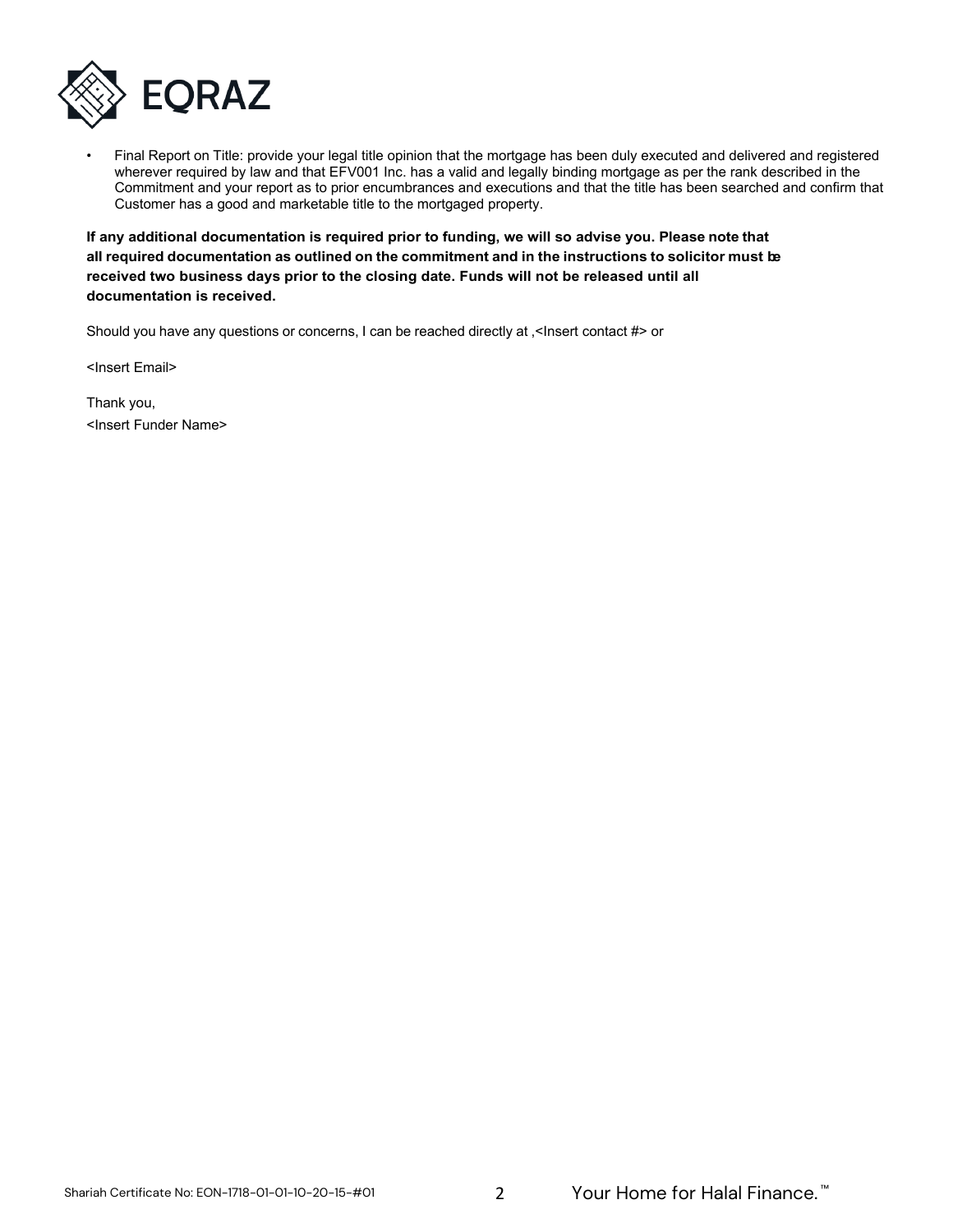

## **BREAKDOWN OF ADVANCE**

| <b>Financing Number:</b>                                                                                  | <lnsert mortgage<br="">Number&gt;</lnsert> |                                                |                                                                    |
|-----------------------------------------------------------------------------------------------------------|--------------------------------------------|------------------------------------------------|--------------------------------------------------------------------|
| Item                                                                                                      |                                            | Added To Advance                               | Deducted From Advance                                              |
| <b>Financing Amount</b>                                                                                   |                                            | \$ <insert financing<br="">amount&gt;</insert> |                                                                    |
| <b>Application Fee</b>                                                                                    |                                            |                                                | \$0.00                                                             |
| <b>Funds Delivery Fee</b>                                                                                 |                                            |                                                | \$25.00                                                            |
| <b>Administration Fee</b>                                                                                 |                                            |                                                | \$0.00                                                             |
| Mortgage Insurance<br><will add="" added="" fees="" other="" to<br="">or deducted from advance&gt;</will> | N/A                                        |                                                | \$0.00<br><will auto-add="" deductions)<="" other="" td=""></will> |

Net Advance \$478,784.60